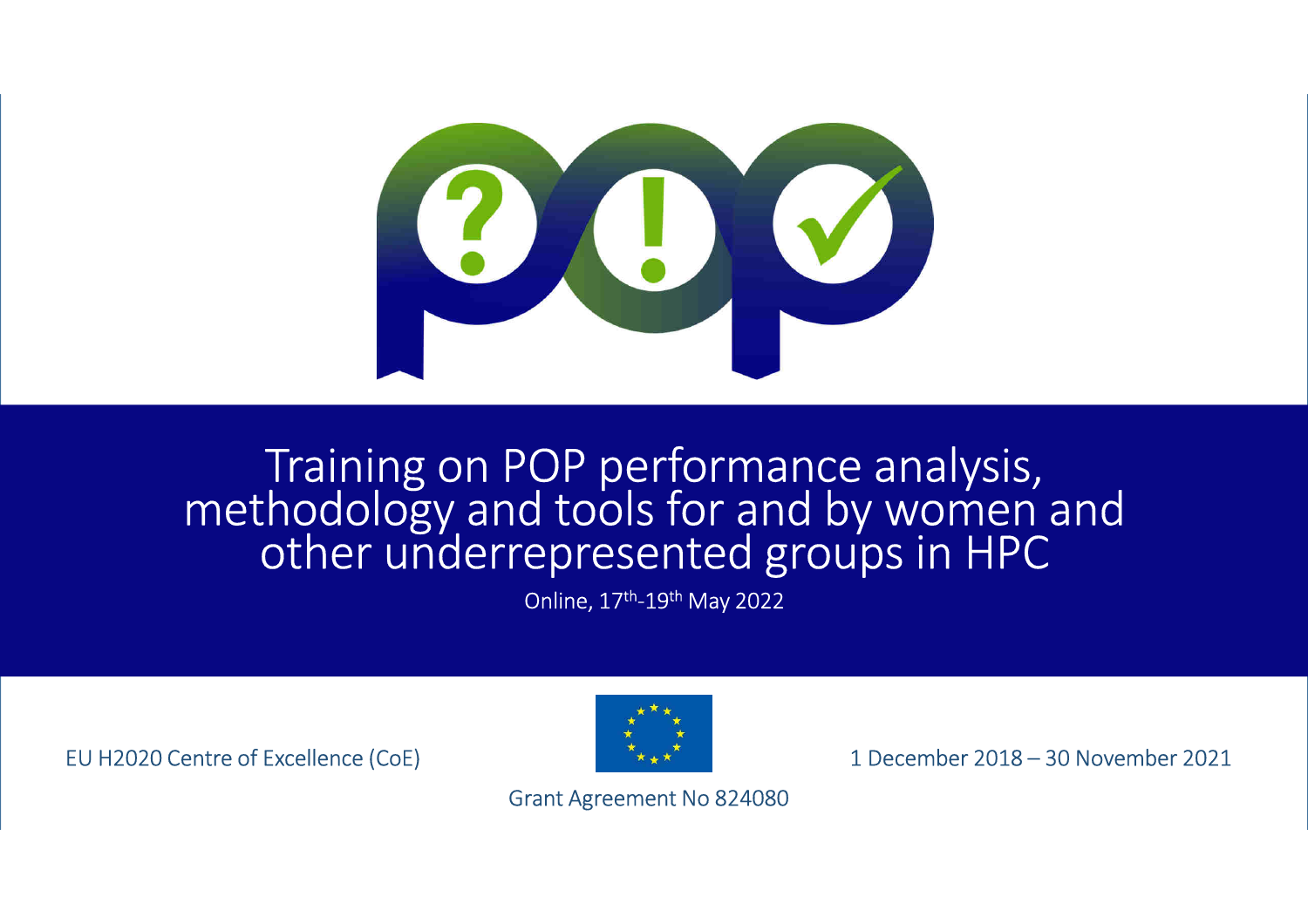## The team (In order of appearance)

- Marta Garcia-Gasulla (Barcelona Supercomputing
	- BSC tools
- Radita Liem (RWTH Aachen University)<br>• RSC and ISC tools
	- BSC and JSC tools
- Anke Visser (Jülich Supercomputing Centre)
	- JSC tools
- Christina Muehlbach (TU Dresden)
	- VAMPIR
- Judit Gimenez (Barcelona Supercomputing Center)
	- BSC tools
- Sandra Mendez (Barcelona Supercomputing Center)
	- BSC tools



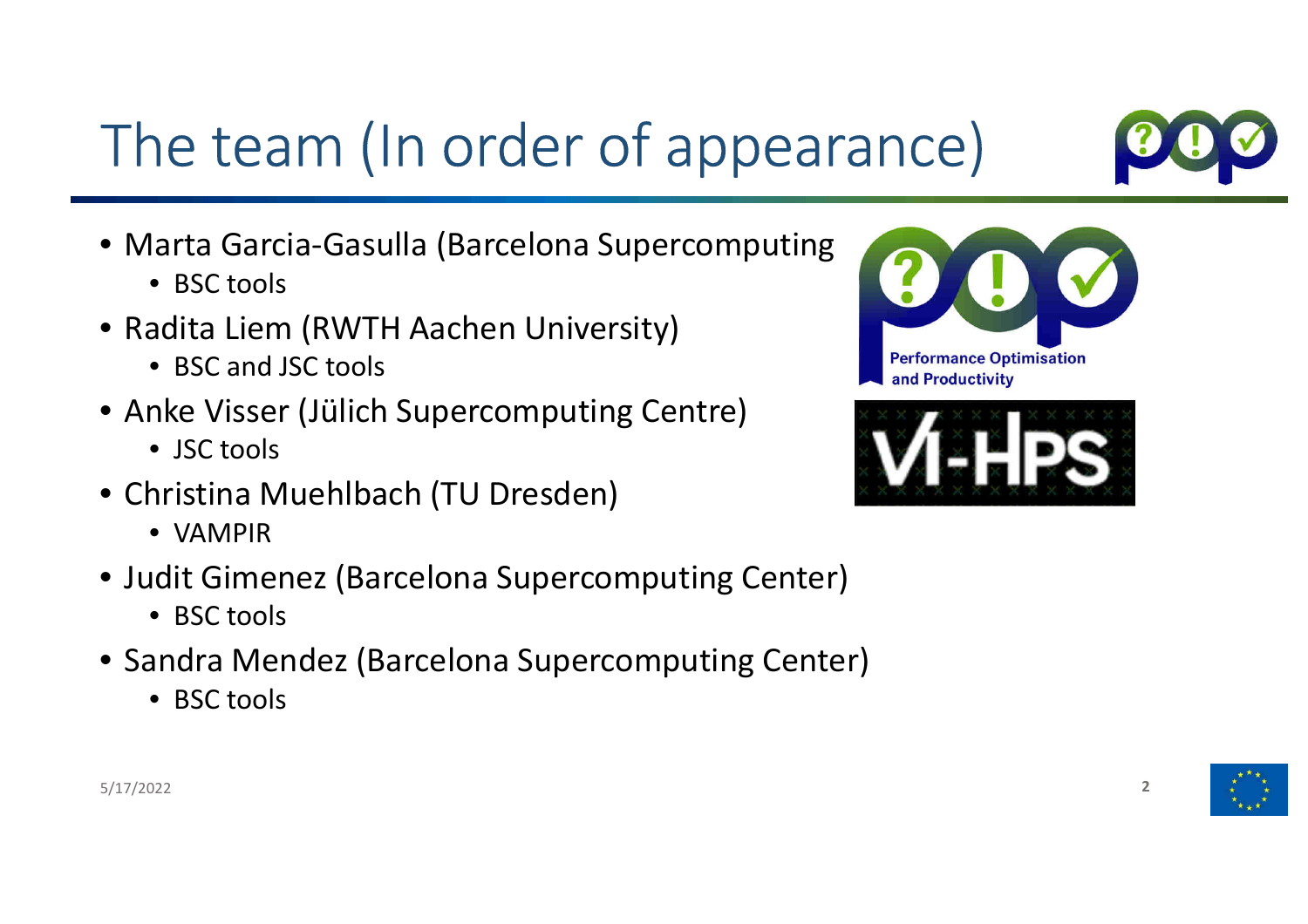## The agenda - Tuesday



- $•9:30$ Welcome
	- Introduction to POP
	- Introduction to VI-HPS
	- Introduction to JUSUF and Jupyter
- 11:00 (break)
- 11:15 JSC performance tools
	- Score-P and Scalasca
- 13:00 (lunch)
- 14:00 Hands-on
	- Coaching to apply JSC Tools to analyze participants' own code(s)
- 16:00 (adjourn)

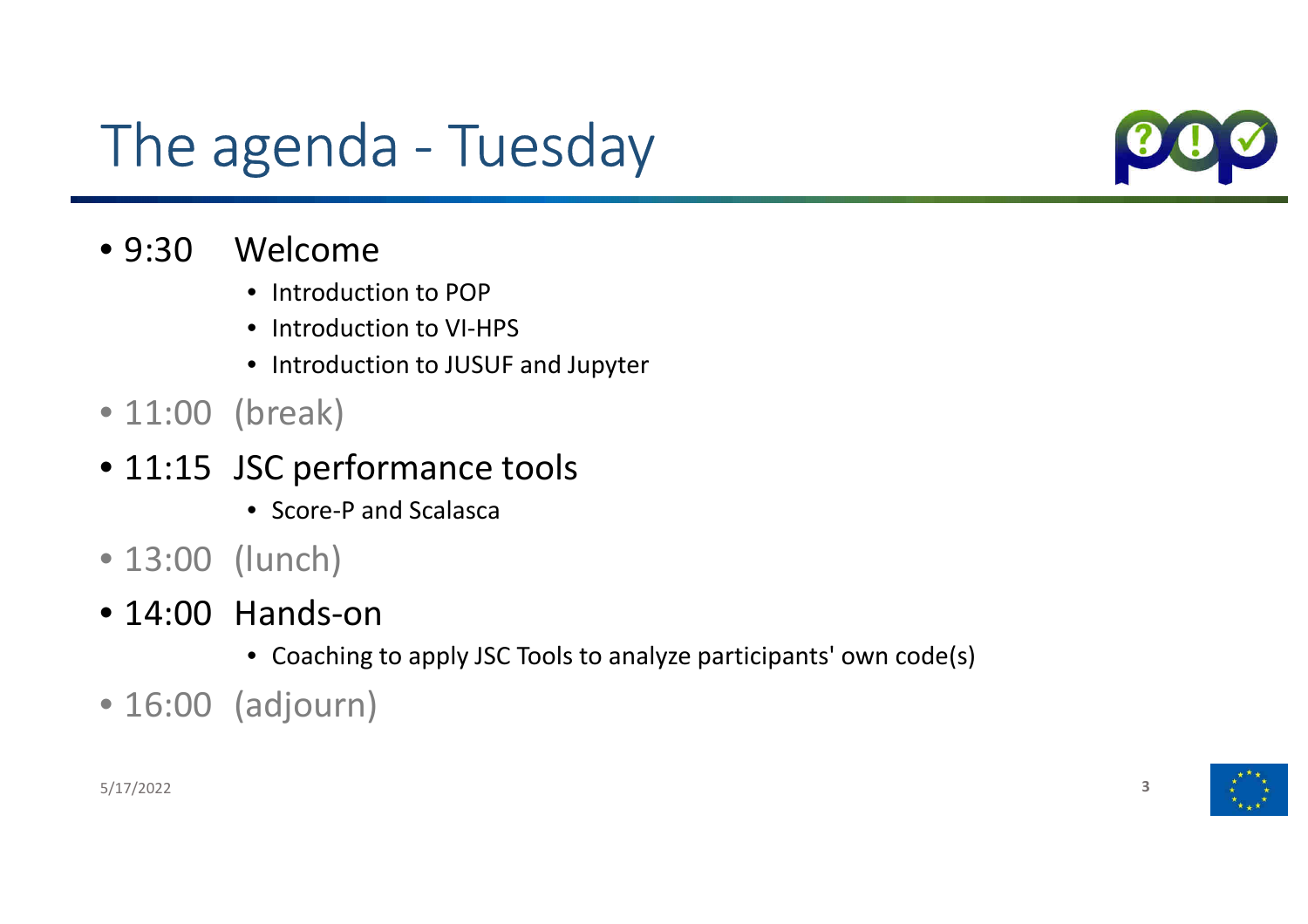### The agenda - Wednesday



- 9:30 POP Methodology
- 10:30 PAPI Hardware counters
- 11:00 (break)
- 11:15 Vampir
- 12:00 Scalasca and Score-P advanced
- 13:00 (lunch)
- 14:00 Hands-on
	- Coaching to apply Vampir, PAPI and JSC tools
- 17:00 (adjourn)

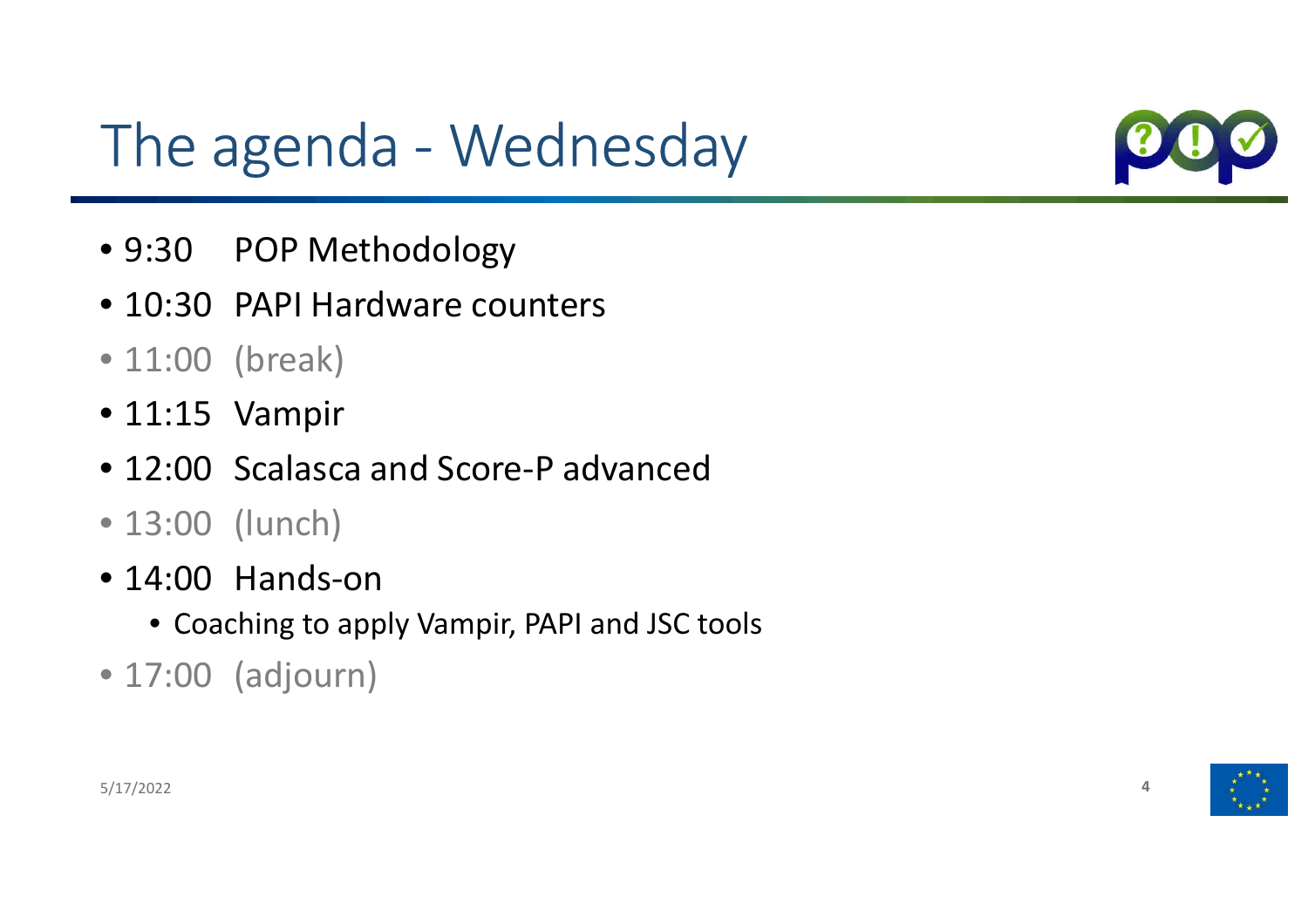### The agenda - Thursday



- $•9:30$ **BSC tools** 
	- Extrae, Paraver, Dimemas and BasicAnalysis
- 11:00 (break)
- 11:15 Cont. BSC tools
- 13:00 (lunch)
- 14:00 Hands-on
	- coaching to apply the BSC tools to participants' code
- 16:00 (adjourn)

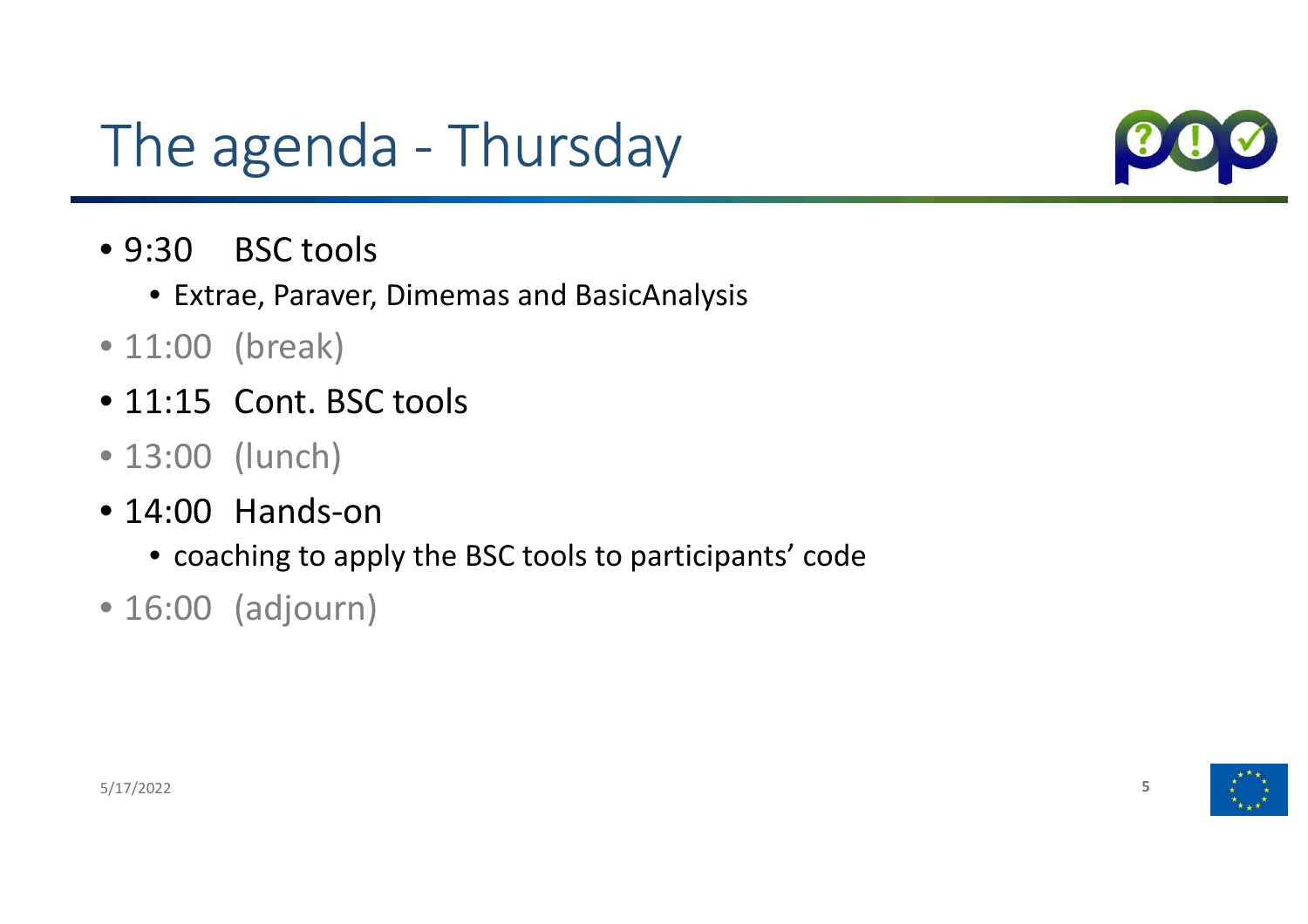### Some logistics



- Questions are welcome during presentations
- However, join Slack channel for communicating with trainers and other participants
	- Ask there any technical issue you experience
- <sup>1</sup> more email to come:
	- Post-training
- Afternoon break-out rooms
- Any other issue?
	- Slack channel or email organizers

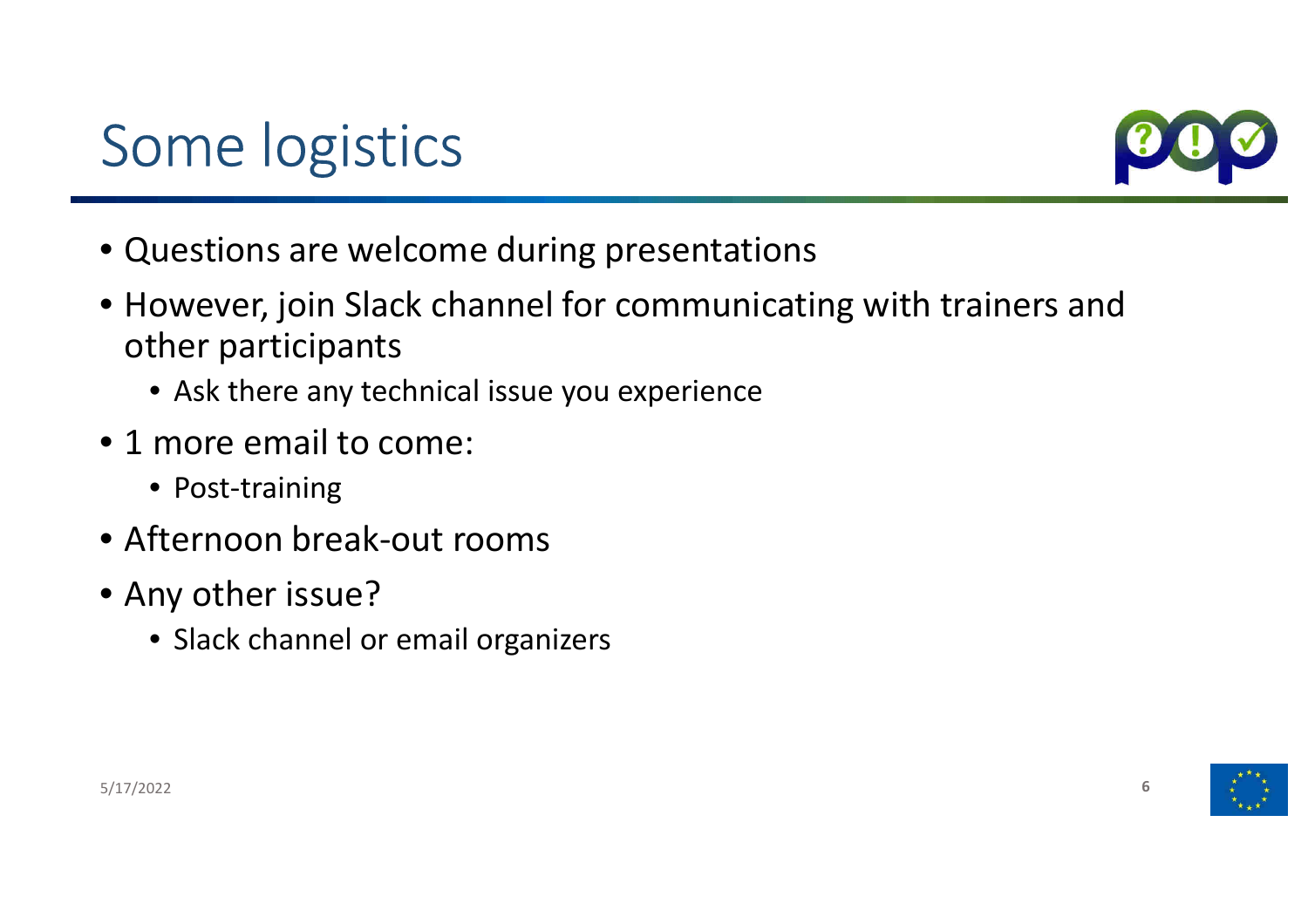

### Performance Optimization and Productivity CoEin 5 minutes

Marta Garcia-Gasulla, BSC

EU H2020 Centre of Excellence (CoE)



1 December 2018 – 30 November 2021

Grant Agreement No 824080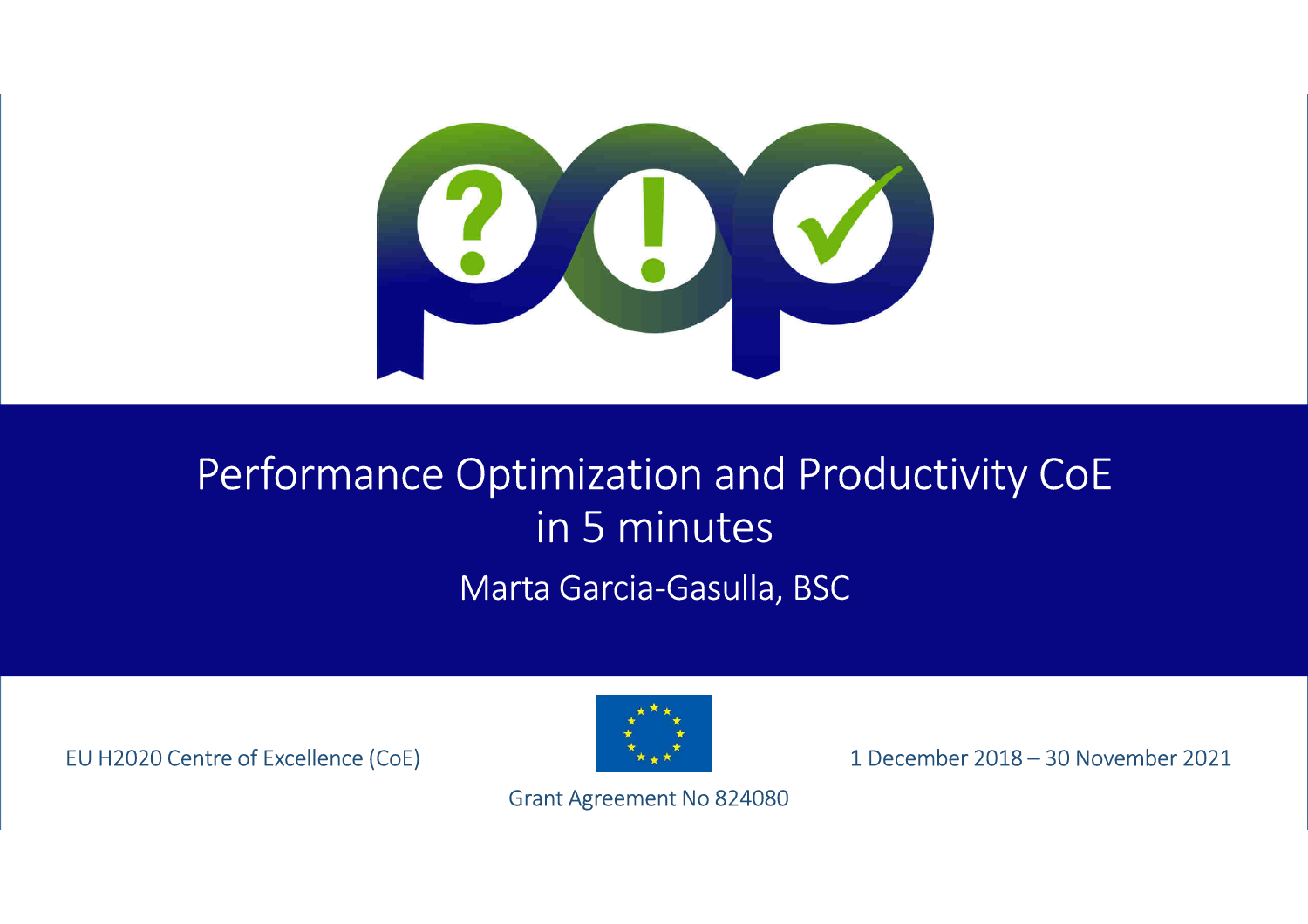### Partners

#### • **Who?**

- BSC, ES (coordinator)
- HLRS, DE
- IT4I, CZ
- JSC, DE
- NAG, UK
- RWTH Aachen, IT Center, DE
- TERATEC, FR
- UVSQ, FR

#### **A team with**

- Excellence in performance tools and tuning
- Excellence in programming models and practices
- Research and development background AND proven commitment in application to real academic and industrial use cases  $\mathsf{B}=\mathsf{B}$



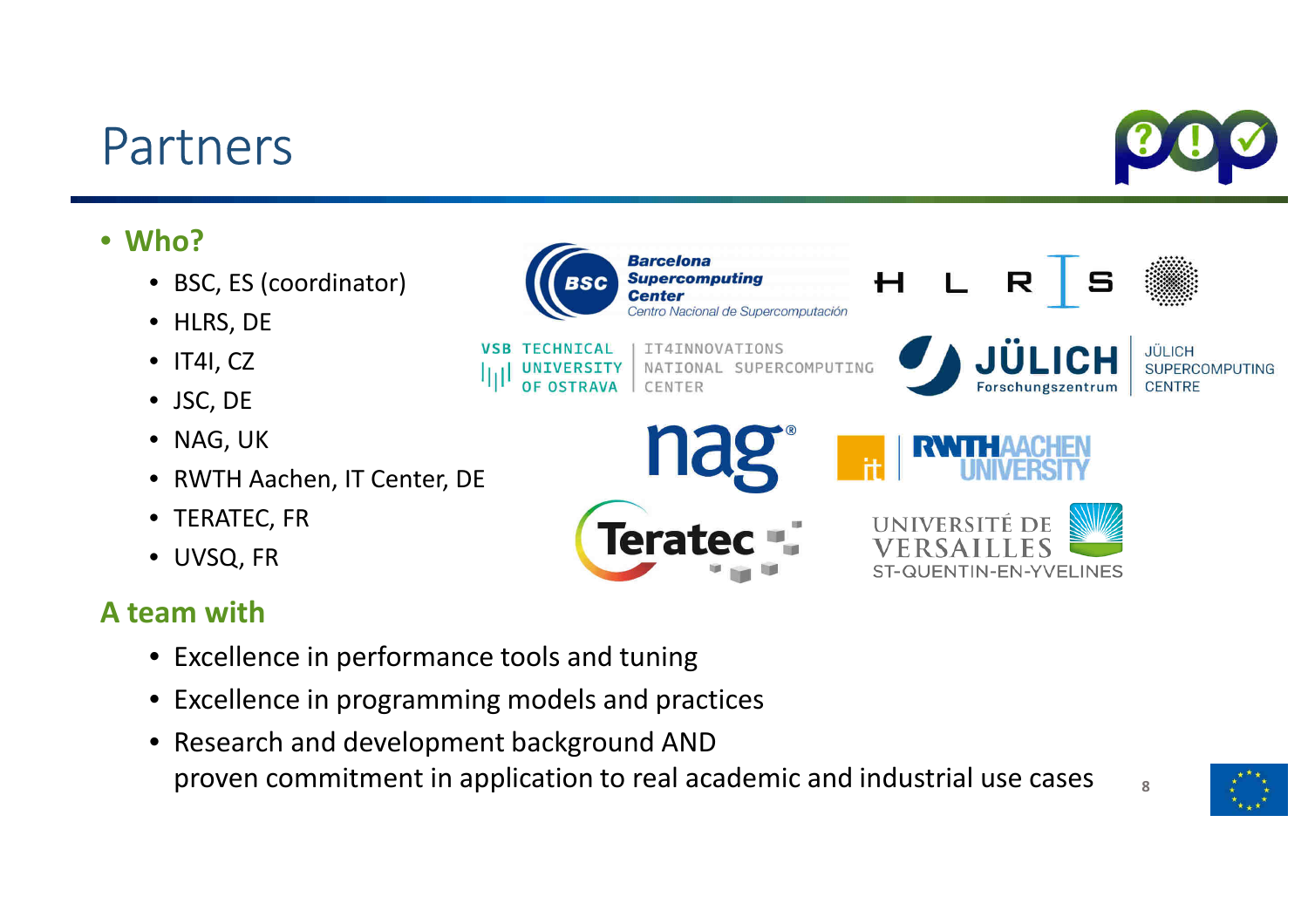#### 9

### • <sup>A</sup>**Centre of Excellence**

- On **Performance Optimisation and Productivity**
- Promoting **best practices in parallel programming**
- POP: October 2015 March 2018
- POP2: December 2018 May 2022
- POP3: ?

POP CoE

#### • Providing **FREE Services**

- Precise understanding of application and system behaviour
- Suggestion/support on how to refactor code in the most productive way
- **Horizontal**
	- **Transversal** across application areas, platforms, scales
- For (EU) **academic** AND **industrial** codes and users !



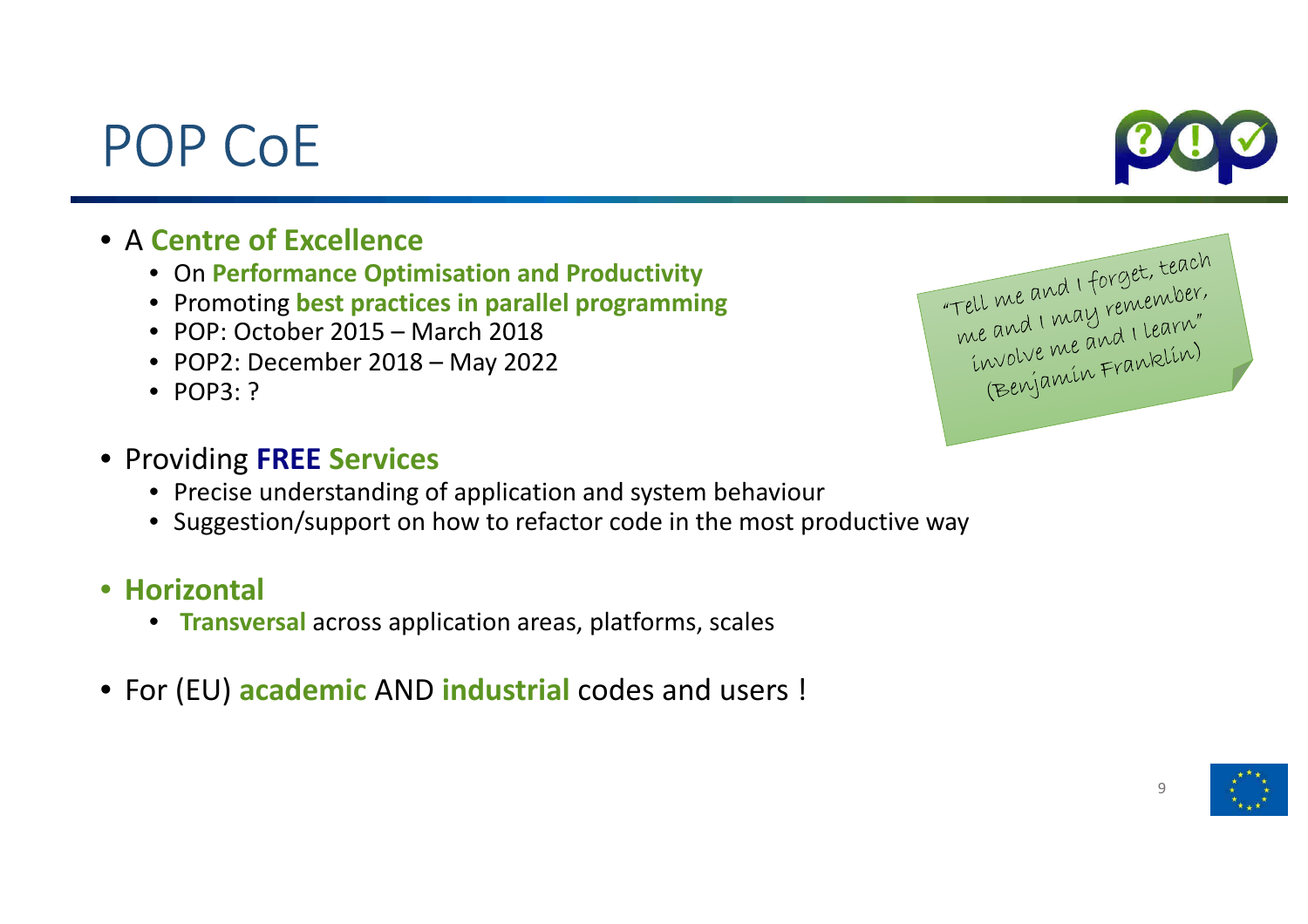### POP services

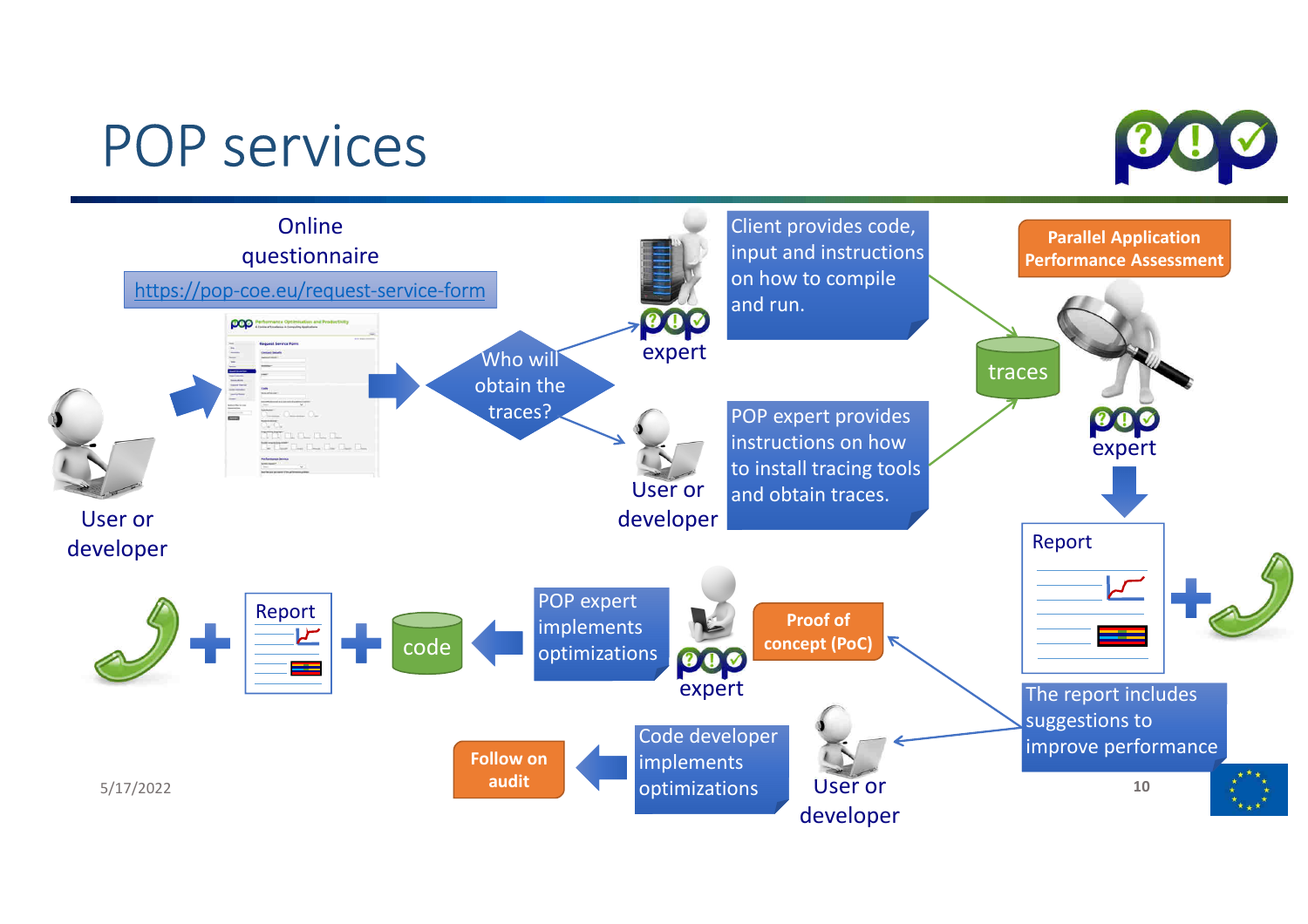### POP CoE



- **POP** and **POP2** success story
	- More than **300 performance analysis** 
		- **Unique** view on status of European HPC codes
		- **90%** of users **satisfied** or **very satisfied** with the service
	- More than **40 Proof-of-concepts**
		- **All** customers **satisfied** or **very satisfied**
	- **Co-design** public repository
		- https://co-design.pop-coe.eu
		- Patterns, Best practices and kernels
	- Continuous development of **tools** and **methodology** for performance analysis
	- **Training** activities
		- 24 Online webinars